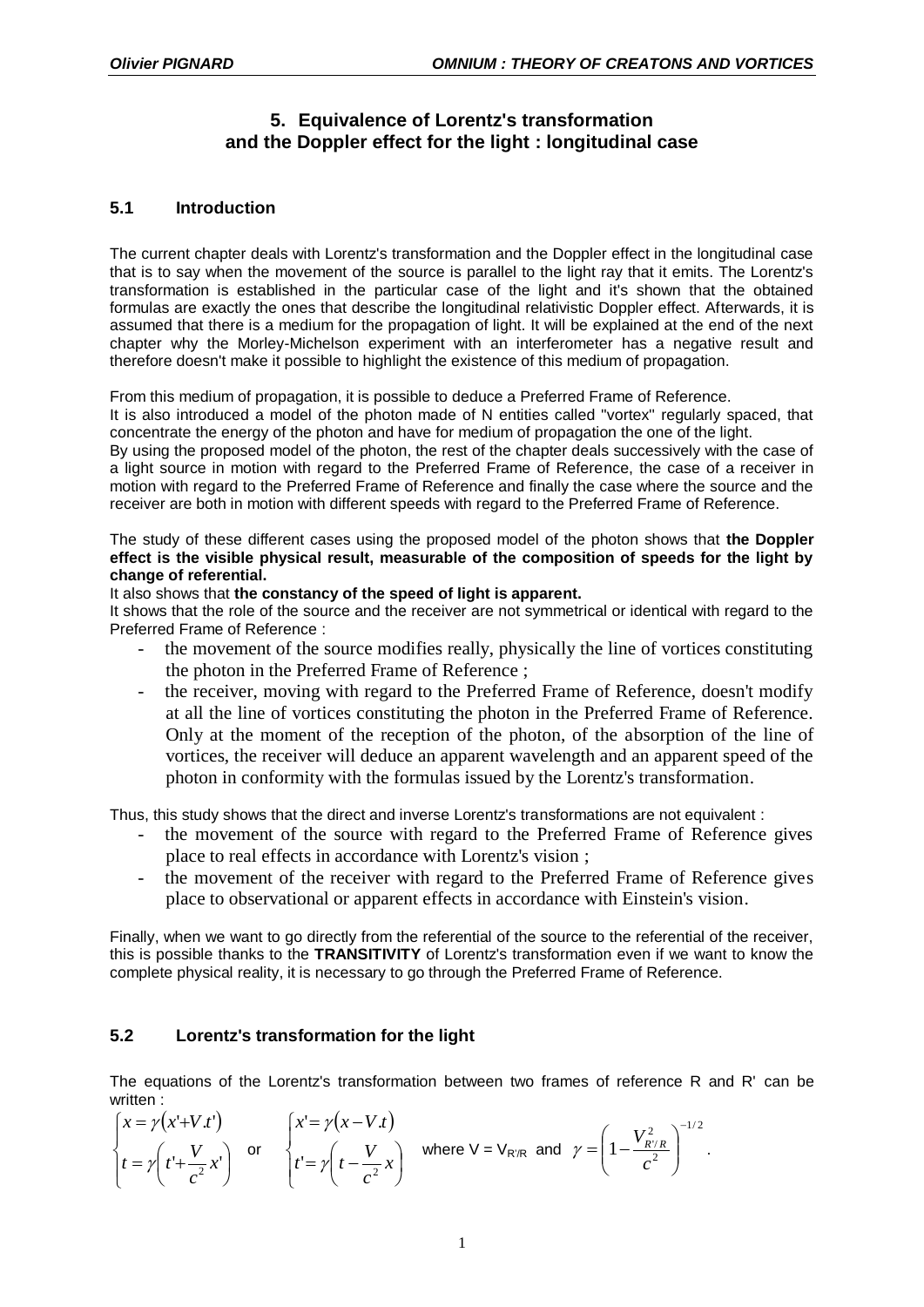.

In the following, I would rather use  $\overline{\mathcal{L}}$ ⇃  $\int$  $\Delta t = t_2 \Delta x = x_2 -$ 2  $\iota_1$ 2  $\lambda_1$  $t = t_2 - t$  $x = x_2 - x$ and  $\overline{\mathcal{L}}$ ⇃  $\int$  $\Delta t' = t'_{2} \Delta x' = x'_2 -$ 2  $\iota$  1 2  $\lambda$  1  $' = t'$ <sub>2</sub>  $-t'$  $' = x'_{2} - x'$  $t' = t'_{2} - t$  $x = x'_2 - x$ because I consider that the

reasoning is actually carried out over lengths (spatial difference) and durations (time difference). Lorentz's equations are therefore written :

$$
\begin{cases}\n\Delta x = \gamma(\Delta x' + V \cdot \Delta t') & (1a) \\
\Delta t = \gamma(\Delta t' + \frac{V}{c^2} \Delta x') & (2a)\n\end{cases}
$$
 and 
$$
\begin{cases}\n\Delta x' = \gamma(\Delta x - V \cdot \Delta t) & (1'a) \\
\Delta t' = \gamma(\Delta t - \frac{V}{c^2} \Delta x) & (2'a)\n\end{cases}
$$

By setting  $v_x = \frac{\Delta t}{\Delta t}$  $v_x = \frac{\Delta x}{\Delta t}$  $=\frac{\Delta x}{\Delta t}$  and  $v'_{x} = \frac{\Delta x'}{\Delta t'}$  $\int_{x}^{t} = \frac{\Delta x'}{\Delta t'}$  $v'_{x} = \frac{\Delta x}{\Delta t}$  $=\frac{\Delta x'}{x}$  (for  $\Delta t \neq 0$  and  $\Delta t' \neq 0$ ), we can write :

$$
\begin{bmatrix}\n\Delta x = \gamma \left(1 + \frac{V}{v_x}\right) \Delta x' & (1b) \\
\Delta t = \gamma \left(1 + \frac{V.v_x}{c^2}\right) \Delta t'\n\end{bmatrix}
$$
\n(1b)\nand\n
$$
\begin{bmatrix}\n\Delta x' = \gamma \left(1 - \frac{V}{v_x}\right) \Delta x \\
\Delta t' = \gamma \left(1 - \frac{V.v_x}{c^2}\right) \Delta t'\n\end{bmatrix}
$$
\n(1'b)\n(1'b)

This presentation is interesting because it is closer to a formulation  $\Delta x' = K_x.\Delta x$  and  $\Delta t' = K_x.\Delta t$ and it allows to find very quickly the relativistic composition of speeds :

$$
v_x = \frac{\Delta x}{\Delta t} = \frac{\gamma \left(1 + \frac{V}{v_x}\right)}{\gamma \left(1 + \frac{V.v_x}{c^2}\right)} \frac{\Delta x'}{\Delta t'} = \frac{v_x' + V}{1 + \frac{V.v_x'}{c^2}}.
$$
  
Likewise, we have :  $v_x' = \frac{\Delta x'}{\Delta t'} = \frac{\gamma \left(1 - \frac{V}{v_x}\right)}{\gamma \left(1 - \frac{V.v_x}{c^2}\right)} \frac{\Delta x}{\Delta t} = \frac{v_x - V}{1 - \frac{V.v_x}{c^2}}.$ 

Note : by setting  $\beta_{\rm V} = V/c$  and  $\beta' {=} v_{\rm x}^\prime / c$  , we have :  $\Delta x = \gamma (1 + \beta_V / \beta') \Delta x'$  and  $\Delta t = \gamma (1 + \beta_V \beta') \Delta t'$ .

This presentation makes it possible to deduce easily the relations concerning the light itself. Indeed, for a light ray of speed  $v'_x = c$  with regard to R', we have :

$$
\begin{cases}\n\Delta x = \gamma \left( 1 + \frac{V}{c} \right) \Delta x' & \text{that is to say} \\
\Delta t = \gamma \left( 1 + \frac{V.c}{c^2} \right) \Delta t' & \text{that is to say}\n\end{cases}\n\begin{cases}\n\Delta x = \sqrt{\frac{1 + \frac{V}{c}}{1 - \frac{V}{c}}} \Delta x' & \text{or} \\
\Delta t = \sqrt{\frac{1 + \frac{V}{c}}{1 - \frac{V}{c}}} \Delta t' & \text{or} \\
\Delta t = \sqrt{\frac{1 + \frac{V}{c}}{1 - \frac{V}{c}}} \Delta t'\n\end{cases}
$$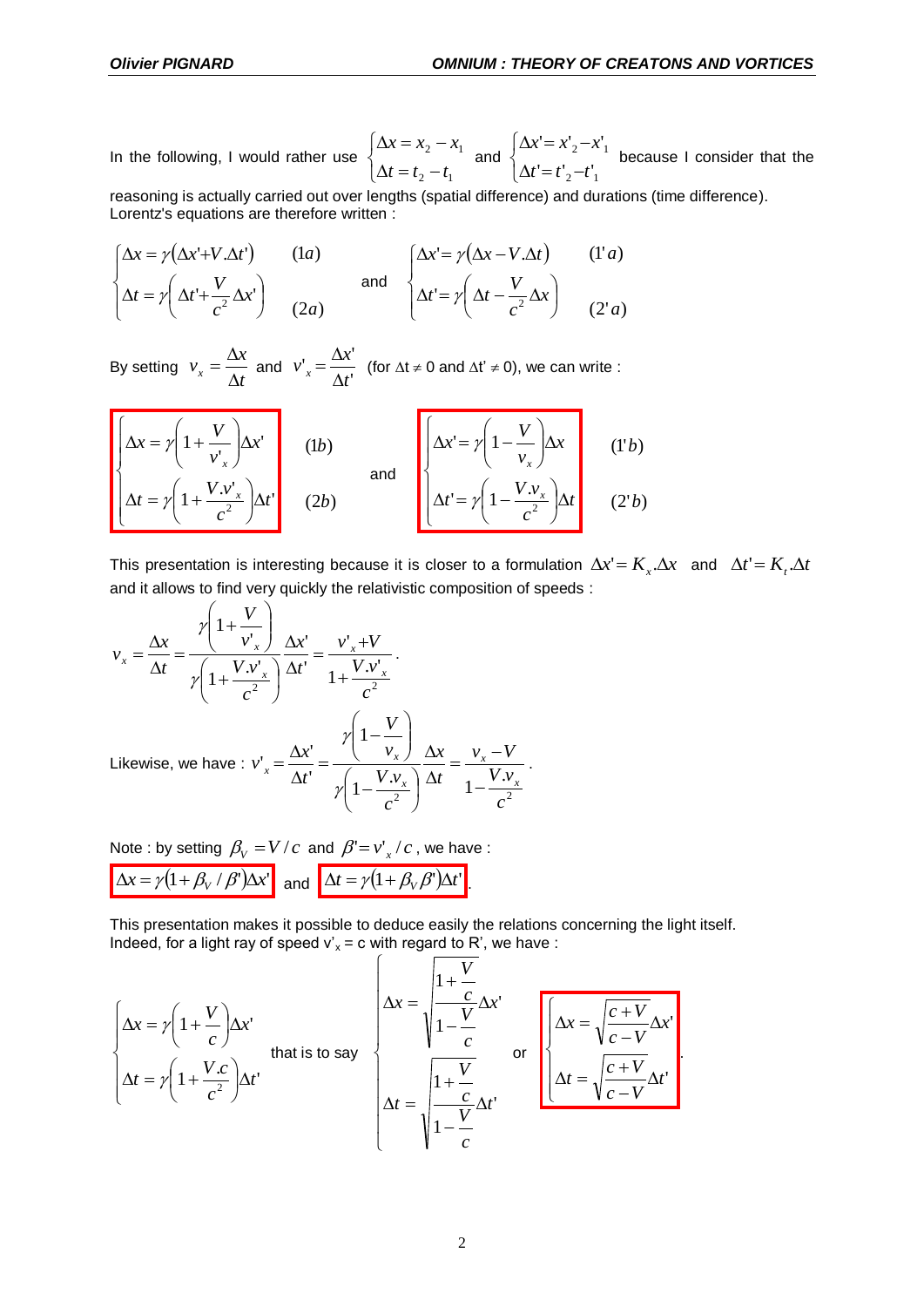

By setting 
$$
K = \sqrt{\frac{c+V}{c-V}}
$$
 we have:  $\begin{cases} \Delta x = K.\Delta x' \\ \Delta t = K.\Delta t' \end{cases}$  and  $\begin{cases} \Delta x' = K^{-1}.\Delta x \\ \Delta t' = K^{-1}.\Delta t' \end{cases}$ .

The benefit of these formulas is that we understand and verify directly that the speed of light is the same in the referential R and R' :

$$
c = \frac{\Delta x}{\Delta t} = \frac{K.\Delta x'}{K.\Delta t'} = \frac{\Delta x'}{\Delta t'} = c.
$$

### **5.3 Doppler effect for the light**

Let's assume that a photon is made of N "entities" regularly spaced with the wavelength  $\lambda_0$  associated with the frequency  $v_0$  of the photon and that the energy of the photon is concentrated in these N entities and not uniformly distributed in the volume occupied by the photon. I will call these entities "vortices" further.

Let's assume that there is a medium in which these entities propagate. This medium allows to define a Preferred Frame of Reference (PFR).

#### **5.3.1 1 st case : the source and the receiver are fixed with regard to the Preferred Frame of Reference**



**Figure 1 : Source emitting a line of vortices**

The source emits vortices every  $T_0$  (in the Preferred Frame of Reference or the referential linked to the source since the source is stationary with regard to PFR).

At this period corresponds the frequency  $v_0 = 1 / T_0$  and the wavelength  $\lambda_0 = c.T_0$ .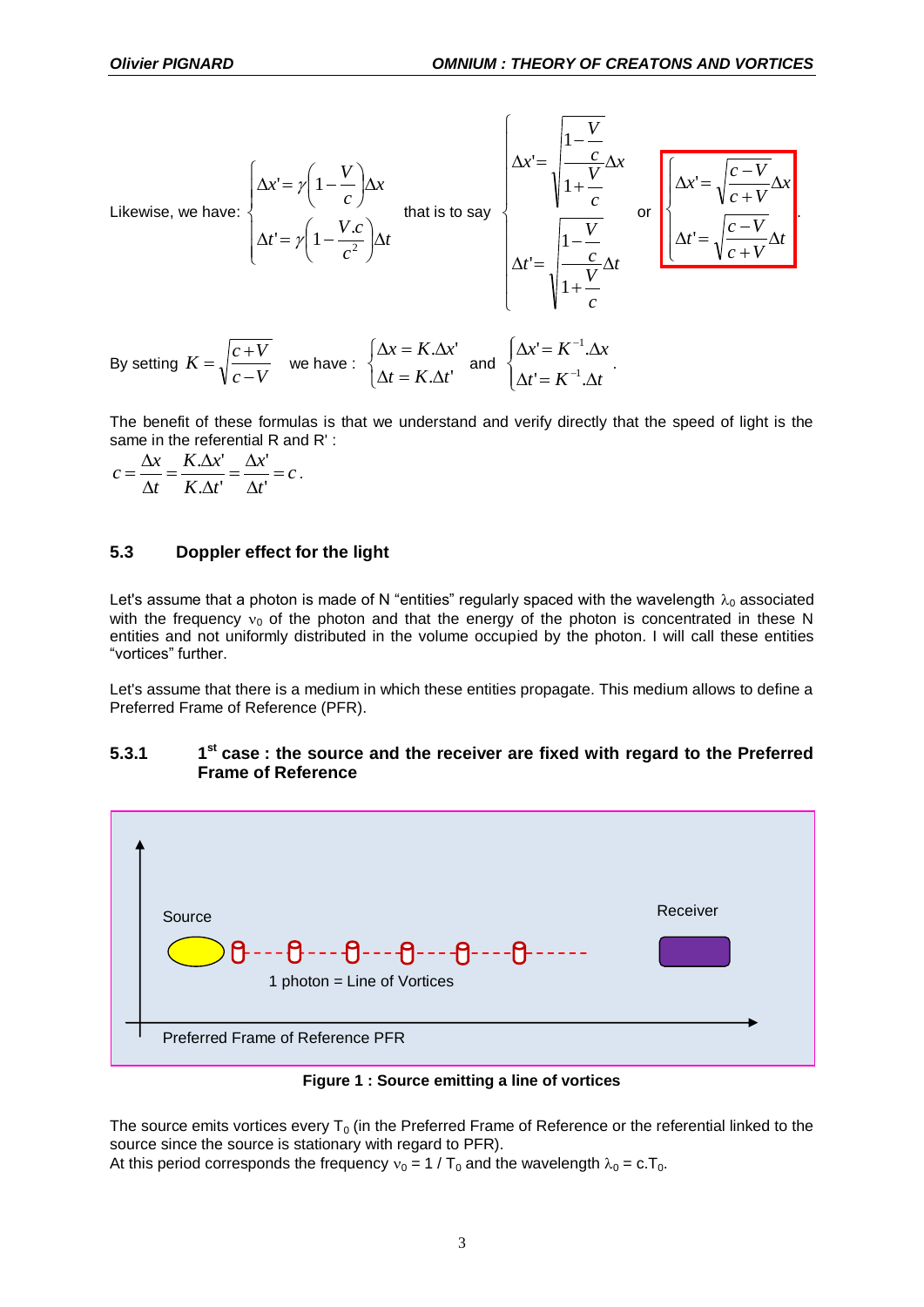The receiver absorbs the photon, that is to say the vortices with also a duration  $T_0$  between the absorption of each vortex.

The absorption frequency of the photon is therefore also well  $v_0 = 1 / T_0 = c / \lambda_0$ .

#### **5.3.2 2** 2<sup>nd</sup> case : la the source is moving with regard to the Preferred Frame of **Reference**

We are assuming in this case that the source is moving with regard to the Preferred Frame of Reference with a constant speed V (the attributed sign to this speed depends on the direction of the source with regard to the light. If the source goes in the same direction of the light, the sign is positive; if the source goes in the reverse direction of the light the sign is negative).

The **speed** of the vortices with regard to the Preferred Frame of Reference doesn't rely on the speed of the source with regard to the Preferred Frame of Reference. Once an atom has emitted a vortex, the latter behaves like a wave with a propagation speed equals to the speed of light with regard to the Preferred Frame of Reference.

On the other hand, the distance between two vortices measured in the Preferred Frame of Reference depends on the speed of the source with regard to the Preferred Frame of Reference : if the source goes in the same direction as the light, this will "tighten" the vortices of the line (the distance between two consecutive vortices will be smaller) and if the source goes in the reverse direction of the light, this will "enlarge" the line of vortices (the distance between two consecutive vortices will be bigger).

All the reasoning below are made in the Preferred Frame of Reference.

Let's assume that the source emits the first vortex at the instant  $t_0$  when it is located at the position  $x_0$ . The source emits the second vortex at the instant  $t_0 + T_{source/PFR}$  where  $T_{source/PFR}$  represents the period  $T_0$  measured in the Preferred Frame of Reference (the period  $T_0$  representing the duration between the transmission of two consecutive vortices in the referential of the source).

The source behaves like a fixed clock in the referential linked to source of period  $T_0$ . The period of the source MEASURED in the Preferred Frame of Reference is given by the relation :

$$
T_{\text{source/PFR}} = \gamma \cdot T_0 \text{ with } \gamma = \left(1 - \frac{V^2}{c^2}\right)^{-1/2}.
$$

*PFR PFR*

At the instant  $t_0$  + T<sub>source/PFR</sub>, the first vortex is located at the position  $x_1 = x_0 + c$ . T<sub>source/PFR</sub> and the second vortex is located at the position  $x_2 = x_{source}(t_0 + T_{source/PFR}) = x_0 + V.T_{source/PFR}$ .

The wavelength measured in PFR that is to say the distance between two consecutive vortices measured in the PFR is therefore :

$$
\lambda_{\text{PFR}} = \Delta x = x_1 - x_2 = (c - V)T_{\text{source/PFR}} = (c - V)\cdot \gamma \cdot T_0 = \sqrt{\frac{c - V}{c + V}} \cdot c \cdot T_0 = \sqrt{\frac{c - V}{c + V}} \cdot \lambda_0 < \lambda_0 \quad \text{where}
$$

 $\lambda_0$  represents the distance separating two vortices when the source is stationary with regard to the Preferred Frame of Reference PFR (and not the wavelength in the referential of the source in the present case where the source is in motion with regard to the Preferred Frame of Reference).

The duration for a vortex at the speed c in the Preferred Frame of Reference to cover the distance

 $\lambda_{\text{PFR}}$  is  $T_{\text{PFR}} = \frac{N_{\text{PFR}}}{T} = \sqrt{\frac{c - V}{L}} T_0 < T_0$  $c + V$  $c - V$ *c*  $T_{\textit{PFR}} = \frac{R_{\textit{PFR}}}{c} = \sqrt{\frac{c - v}{c + V}} T_0$  $=\frac{\lambda_{PFR}}{2}=\sqrt{c-1}$ and the frequency of arrival of the vortices seen by a

receiver fixed with regard to the Preferred Frame of Reference is  $V_{PFR} = \frac{c}{\lambda_{PFR}} = \frac{1}{T_{PFR}} = \sqrt{\frac{c+V}{c-V}}.V_0 > V_0$ - $=\frac{c}{1}=\frac{1}{\pi}=\sqrt{\frac{c+1}{c+1}}$  $c - V$  $c + V$ *T c*  $P_{FFR} = \frac{V}{2} = \frac{V}{T} = \sqrt{\frac{V}{I}N}$ ,  $V_0 > V_0$ .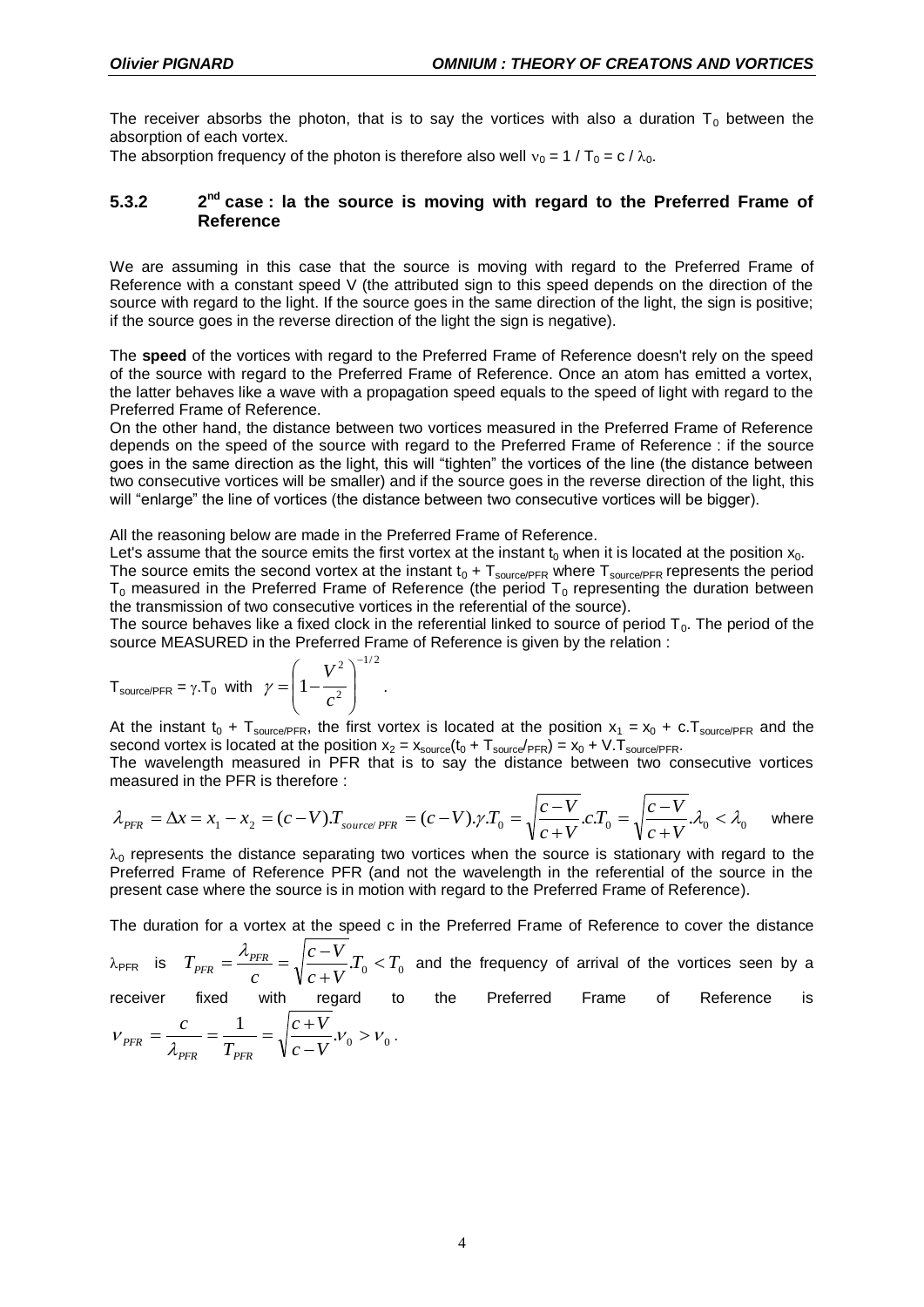'

.

The receiver that is fixed with regard to the Preferred Frame of Reference will absorb the photon with

characteristics 
$$
\lambda_{\text{PFR}}
$$
 and  $T_{\text{PFR}}$  which are written :  

$$
\begin{cases}\n\lambda_{\text{PFR}} = \sqrt{\frac{c - V}{c + V}} \lambda_0 \\
T_{\text{PFR}} = \sqrt{\frac{c - V}{c + V}} T_0\n\end{cases}
$$

We exactly recognise the equations established in the paragraph about the Lorentz's transformation

for the light : 
$$
\Delta x = \sqrt{\frac{c - V}{c + V}} \Delta x'
$$

$$
\Delta t = \sqrt{\frac{c - V}{c + V}} \Delta t'
$$

Important note :

– When the source is stationary with regard to the Preferred Frame of Reference, the period  $T_0$  of emission of vortices (comparable to the fixed clock of period  $T_0$ ) equals the duration that a vortex takes to cover the distance  $\lambda_0$ .

 $-$  When the source has a speed  $V = V_{R'R} = V_{source/PFR}$  with regard to the Preferred Frame of Reference, the duration between the emission of two consecutive vortices by the source is

$$
T_{source/PFR} = \gamma T_0 \quad \text{with} \quad \gamma = \left(1 - \frac{V^2}{c^2}\right)^{-1/2} \text{ whereas the duration taken by a vortex to cover the distance } \lambda_{PFR} \text{ is } T_{PFR} = \frac{\lambda_{PFR}}{c} = \sqrt{\frac{c - V}{c + V}} T_0.
$$

In the case where the source has a speed –V with regard to the Preferred Frame of Reference (the source goes in the reverse direction of the light), the wavelength  $\lambda_{PFR}$  and the duration T<sub>PFR</sub> measured in the Preferred Frame of Reference has for expression :

$$
\begin{cases}\n\lambda_{\text{PFR}} = \sqrt{\frac{c+V}{c-V}} \lambda_0 \\
T_{\text{PFR}} = \sqrt{\frac{c+V}{c-V}} T_0\n\end{cases}
$$
\nwhich is comparable to the Lorentz's transformation:\n
$$
\begin{cases}\n\Delta x = \sqrt{\frac{c+V}{c-V}} \Delta x \\
\Delta t = \sqrt{\frac{c+V}{c-V}} \Delta t\n\end{cases}
$$

**Conclusion : the Lorentz's transformation applied to the light is equivalent to the relativistic Doppler effect.**

#### **5.3.3 3**  $3^{rd}$  case : the receiver is moving with regard to the Preferred Frame of **Reference**

In this case, let's assume that the receiver is moving with regard to the Preferred Frame of Reference with a constant speed +V, the source being stationary with regard to the Preferred Frame of Reference.

The **distance** between two consecutive vortices measured in the Preferred Frame of Reference is equal to  $\lambda_{\text{PFR}}$  and doesn't rely at all on the speed of the **receiver**.

On the other hand, the **duration** between the reception of two consecutive vortices actually rely on the speed of the receiver.

All the reasoning below are carried out in the Preferred Frame of Reference :

- reception of the  $1<sup>st</sup>$  vortex by the **receiver** at the instant  $t_0$  the receiver occupying the position  $x_0$ ;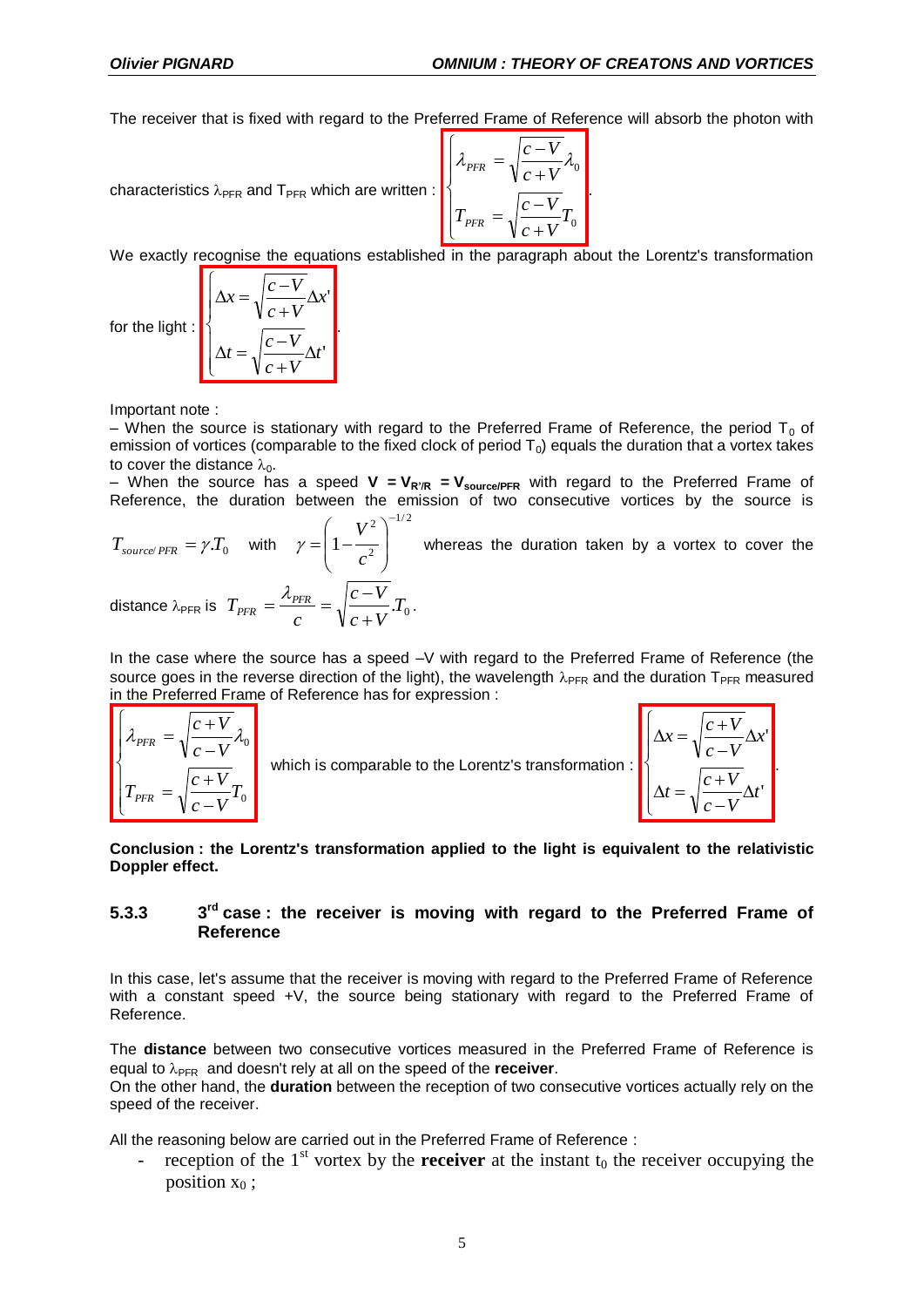- reception of the  $2<sup>nd</sup>$  vortex by the **receiver** at the instant  $t<sub>1</sub>$ . In the Preferred Frame of Reference, the  $2<sup>nd</sup>$  vortex moves at the speed of light c and the distance covered by this  $2<sup>nd</sup>$  vortex between the instants t<sub>0</sub> and t<sub>1</sub> is :

$$
\lambda_{\text{receiver/PFR}} = (t_1 - t_0).c = \lambda_{\text{PFR}} + (t_1 - t_0).V \text{ which results in :}
$$
  

$$
t_1 - t_0 = \frac{\lambda_{\text{PFR}}}{c - V} = T_{\text{PFR}} \frac{c}{c - V}.
$$

In the Preferred Frame of Reference, the period or duration between the reception of two consecutive vortices by the receiver (or the observer) is :

$$
T_{receiver/PFR} = t_1 - t_0 = \frac{\lambda_{receiver/PFR}}{c} = \frac{\lambda_{PFR}}{c - V} = T_{PFR} \frac{c}{c - V}
$$

therefore the frequency of reception of the vortices :

$$
V_{receiver/PFR} = \frac{c - V}{\lambda_{PFR}} = \frac{c}{\lambda_{PFR}} - \frac{V}{\lambda_{PFR}} = V_{PFR} - V_{Doppler}.
$$

The distance covered by the n+1<sup>th</sup> vortex between the reception of the n<sup>th</sup> vortex and the reception of the  $n+1<sup>th</sup>$  vortex, is in the Preferred Frame of Reference :

$$
\lambda_{receiver/PFR} = c.(t_{n+1} - t_n) = c.T_{receiver/PFR} = \frac{c}{c-V} \lambda_{PFR}.
$$

A receiver (or observer) is sensitive to the arrival times of the vortices. It has no way to measure the distance that separates the vortices arriving on it, not even to measure the speed of these vortices with regard to it.

**In contrast, thanks to its internal clock, the receiver can measure the arrival times of the vortices and therefore deduce a frequency for the photon which represents all the received vortices.** For the receiver, it is therefore equivalent to receive :

- N vortices separated by  $\lambda_{\text{PFR}}$  and arriving on it with the speed c-V;
- N vortices separated by  $\lambda_{receiver/PFR} = \frac{c}{c V} \lambda_{PFR}$  $\lambda_{receiver/PFR} = \frac{c}{c - V} \lambda_{PFR}$  and arriving on it with the speed c.

In both cases, the duration between the **reception** of two consecutive vortices is, in the Preferred

Frame of Reference : 
$$
T_{receiver/PER} = \frac{\lambda_{PER}}{c - V} = \frac{\lambda_{receiver/PER}}{c}
$$
.

Important note :

– the real wavelength is the distance separating two consecutive vortices **at the same moment**. In the Preferred Frame of Reference, it's worth  $\lambda_{\text{PFR}}$  in the present case.

– the wavelength  $\lambda_{\text{receiver/PFR}}$  is an **apparent** wavelength. We deduce it in an erroneous way from the real value of T<sub>receiver/PFR</sub> (given here in the PFR but we will express it in the referential of the receiver in the following) by assuming in an erroneous way that the light (the line of vortices) arrives on the receiver with the speed c with regard to it. We have already mentioned it, this apparent wavelength corresponds to the distance covered by the n+1<sup>th</sup> vortex between the reception of the n<sup>th</sup> vortex and the reception of the  $n+1$ <sup>th</sup> vortex by the receiver.

Finally we need to take in consideration that the clock of the receiver has a different rhythm from a fixed clock with regard to the PFR because of its speed with regard to the PFR (Preferred Frame of Reference).

If we consider that the Preferred Frame of Reference is the referential R and the referential linked to the receiver is the referential R', then we have  $V = V_{receiver/PRE} = V_{R'R}$  and Lorentz's transformation is

written :  $\left(x = \gamma(x' + V \cdot t')\right)$  $\overline{\mathcal{L}}$  $\overline{\phantom{a}}$ ┤  $\left(t+\frac{V}{2}x^{\prime}\right)$  $\setminus$  $=\gamma\left(t+\frac{V}{a^2}x\right)$ *c*  $t = \gamma \left( t + \frac{V}{\gamma} \right)$ 

J J .

The important element is that we have to count the arrival times of vortices with regard to the receiver. So, the receiver is behaving like an internal clock in its referential. Between the reception of two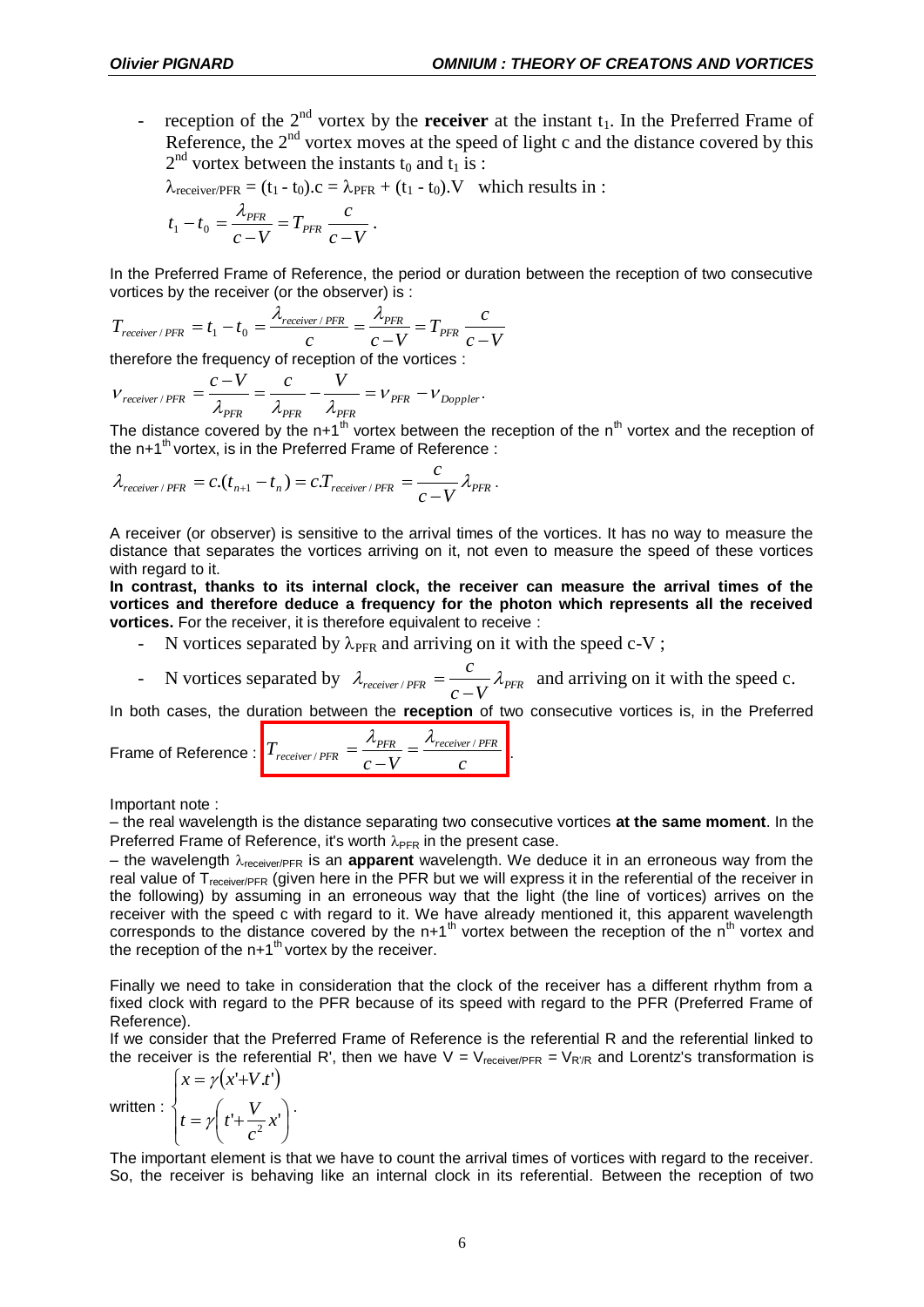vortices, we have  $x'_1 = x'_2$  and so  $\Delta t = t_2 - t_1 = \gamma.(t'_2 - t'_1) = \gamma.\Delta t'$  that is to say T<sub>receiver/PFR</sub> =  $\gamma.\text{T}_{\text{receiver}}$  $(T_{receiver}$  is measured in the referential R' linked to the receiver).

We finally get the formula : 
$$
T_{receiver} = \frac{T_{receiver/PER}}{\gamma} = \frac{T_{PER}}{\gamma} \frac{c}{c - V} = \sqrt{\frac{c + V}{c - V}} T_{PFR}
$$
.

The receiver deduced that the frequency of the photon (group of vortices) is :

$$
V_{receiver} = \frac{1}{T_{receiver}} = \sqrt{\frac{c - V}{c + V}} V_{PFR}
$$
 with  $v_{PFR} = 1/T_{PFR}$  and that the wavelength is:  

$$
\lambda_{receiver} = \frac{c}{V_{receiver}} = c.T_{receiver} = \sqrt{\frac{c + V}{c - V}} \lambda_{PFR}
$$
 with  $\lambda_{RP} = c/v_{RP}$ .

The receiver in motion with regard to the Preferred Frame of Reference (in the same direction as the light) will absorb the photon with characteristics  $\lambda_{\text{receiver}}$  and  $T_{\text{receiver}}$  which is written :

$$
\begin{cases}\n\lambda_{receiver} = \sqrt{\frac{c+V}{c-V}} \lambda_{PFR} \\
T_{receiver} = \sqrt{\frac{c+V}{c-V}} T_{PFR}\n\end{cases}
$$

.

We find back exactly the equations established in the paragraph on Lorentz's transformation for the

| light: | $\overline{c}$ -<br>$x =$ |
|--------|---------------------------|
|        | $c +$<br>$=$              |

The light covers the distance  $\Delta x = \lambda_{PFR}$  during  $\Delta t = T_{PFR}$  in the Preferred Frame of Reference and it covers the distance  $\Delta x' = \lambda_{\text{receiver}}$  during  $\Delta t' = T_{\text{receiver}}$  in the referential linked to the receiver.

The attentive lector will have written that in this case the sign of the speed V has been reverse with regard to the equations found in the paragraph about Lorentz's transformation for the light.

This is absolutely normal. If we assume that in all the cases, the light is propagating in the direction of x growing, when the source is moving at the speed +V with regard to the Preferred Frame of Reference it goes in the same direction as the light and therefore "contracts" the line of vortices, that is to say the wavelength is physically smaller and the duration (period) necessary to the light to cover this wavelength is shorter (the frequency of the photon is really, physically bigger). On the other hand when the receiver is moving at the speed +V with regard to the Preferred Frame of Reference, it "runs away" from the line of vortices which arrives on him and the measure of the duration between the arrival of two consecutive vortices is bigger than if the receiver was stationary with regard to PFR. The receiver deduces an apparent wavelength bigger than if it were stationary with regard to the PFR.

**Actually, the measured period and frequency, observed by the receiver are true, but the wavelength that we deduce is apparent because we assume in an erroneous way that the speed of light with regard to the receiver is c. The vortices constituting the photon have their speed equal to c only in the Preferred Frame of Reference. In any other referential, in particular the one of the receiver, their speed is different from c. For the photon itself, it is the APPARENT speed which is the same and equal to c in all the frames of reference. Only the instants of reception of the vortices acquired with the internal clock of the receiver that allow the deduction of the frequency of the photon count.** 

#### **5.3.4 4 th case : the source and the receiver are in motion with regard to the Preferred Frame of Reference**

I refer here to the case where the source and the receiver are in motion with regard to the Preferred Frame of Reference.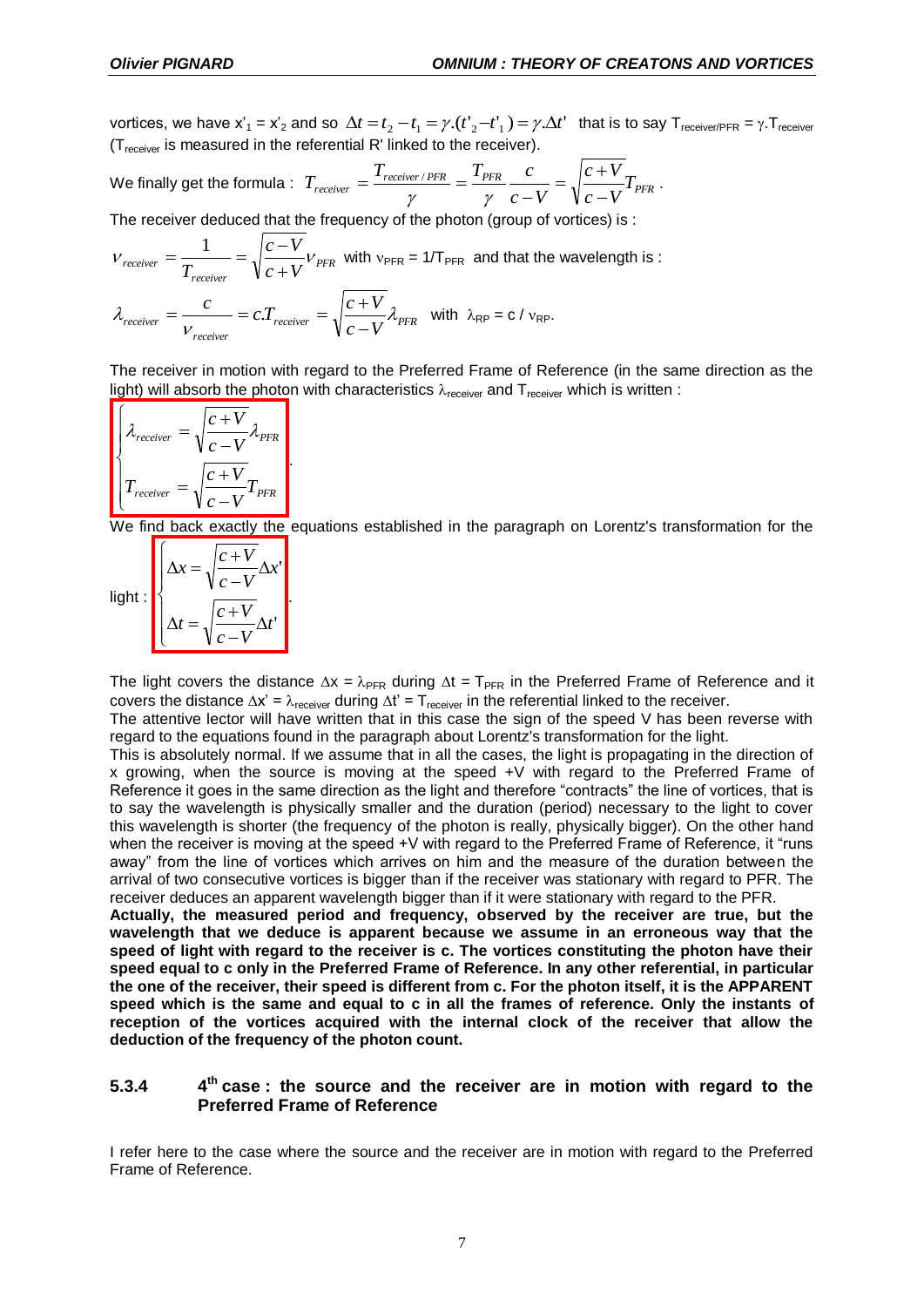As we already established, in the case where the source is in motion with regard to the Preferred Frame of Reference or in the one where only the receiver is in motion with regard to the Preferred Frame of Reference, that the equations giving the wavelength, the period and the frequency of the light are equivalent to the equations of Lorentz's transformation in the case of the light, we simply need to show that Lorentz's transformation in the case of the light is TRANSITIVE.

### 5.3.4.1 Demonstration of the TRANSITIVITY of Lorentz's transformation in the case of the light

Let's assume that we have three frames of reference R1, R2 and R3 in uniform translation along the same axis with respect to each other with the relative speeds :  $V_{R2/R1}$ ,  $V_{R3/R1}$  and  $V_{R3/R2}$ . The law of relativistic composition of speeds gives us the following relation :

$$
V_{R3/R2} = \frac{V_{R3/R1} - V_{R2/R1}}{1 - \frac{V_{R3/R1} \cdot V_{R2/R1}}{c^2}}
$$

We're able to write :

$$
c-V_{R3/R2}=c-c^2\frac{V_{R3/R1}-V_{R2/R1}}{c^2-V_{R3/R1}.V_{R2/R1}}=c\frac{c^2-V_{R3/R1}.V_{R2/R1}-c.V_{R3/R1}+c.V_{R2/R1}}{c^2-V_{R3/R1}.V_{R2/R1}}
$$

$$
c + V_{R3/R2} = c + c^2 \frac{V_{R3/R1} - V_{R2/R1}}{c^2 - V_{R3/R1} V_{R2/R1}} = c \frac{c^2 - V_{R3/R1} V_{R2/R1} + c V_{R3/R1} - c V_{R2/R1}}{c^2 - V_{R3/R1} V_{R2/R1}}
$$

Therefore we have :  $3/R1 \cdot V R2/R1$   $\cup V R3/R1$   $\cup V R2/R1$ 2  $3/R1 \cdot V R2/R1$   $V R3/R1$   $V R2/R1$ 2  $3/R2$  $3/R2$ . .  $R3/R1 \cdot r R2/R1 \cdot r R3/R1 \cdot r R2/R$  $R3/R1 \cdot V R2/R1$   $V R3/R1$   $V R2/R$ *R R R R*  $c^2 - V_{R3/R1} V_{R2/R1} + cV_{R3/R1} - cV$  $c^2 - V_{R3/R1} V_{R2/R1} - cV_{R3/R1} + cV$  $c + V$  $c - V$  $-V_{R3/R1}.V_{R2/R1}$  +  $cV_{R3/R1}$  –  $=\frac{c^2-V_{R3/R1}V_{R2/R1}-cV_{R3/R1}+}{C}$  $^{+}$  $\overline{a}$ 

We're able to write this expression in the following way :  $3/R1$  $3/R1$  $2/R1$  $2/R1$  $3/R2$  $3/R2$ *R R R R R R R R R R R R*  $c + V$  $c - V$  $c - V$  $c + V$  $c + V$  $c - V$  $\overline{+}$  $\overline{a}$  $\overline{a}$  $=\frac{c+1}{c+1}$  $^{+}$  $\frac{-V_{R3/R2}}{V_{R3/R2}} = \frac{c + V_{R2/R1}}{V_{R3/R1}} \frac{c - V_{R3/R1}}{V_{R3/R1}}$ 

In a range of speed restricted to ]-c, +c[ for all the speeds, we can therefore write :

.

$$
\sqrt{\frac{c - V_{R3/R2}}{c + V_{R3/R2}}} = \sqrt{\frac{c + V_{R2/R1}}{c - V_{R2/R1}}} \sqrt{\frac{c - V_{R3/R1}}{c + V_{R3/R1}}}
$$

In the case where the three frames of reference are :

- the referential associated to the source of light;
- the Preferred Frame of Reference ;
- the referential linked to the receiver of light;

we have :

- 
$$
\lambda_{PFR} = \sqrt{\frac{c - V_{source/PRE}}{c + V_{source/PRE}}} \lambda_0
$$
 and  $T_{PFR} = \sqrt{\frac{c - V_{source/PRE}}{c + V_{source/PRE}}} T_0$   
-  $\lambda_{receiver} = \sqrt{\frac{c + V_{receiver/PRE}}{c - V_{receiver/PRE}}} \lambda_{PFR}$  and  $T_{receiver} = \sqrt{\frac{c + V_{receiver/PRE}}{c - V_{receiver/PRE}}} T_{PFR}$ 

And finally we have :

$$
\lambda_{receiver} = \sqrt{\frac{c + V_{receiver/PFR}}{c - V_{receiver/PFR}}} \lambda_{PFR} = \sqrt{\frac{c + V_{receiver/PFR}}{c - V_{receiver/PFR}}} \sqrt{\frac{c - V_{source/PFR}}{c + V_{source/PFR}}} \lambda_0
$$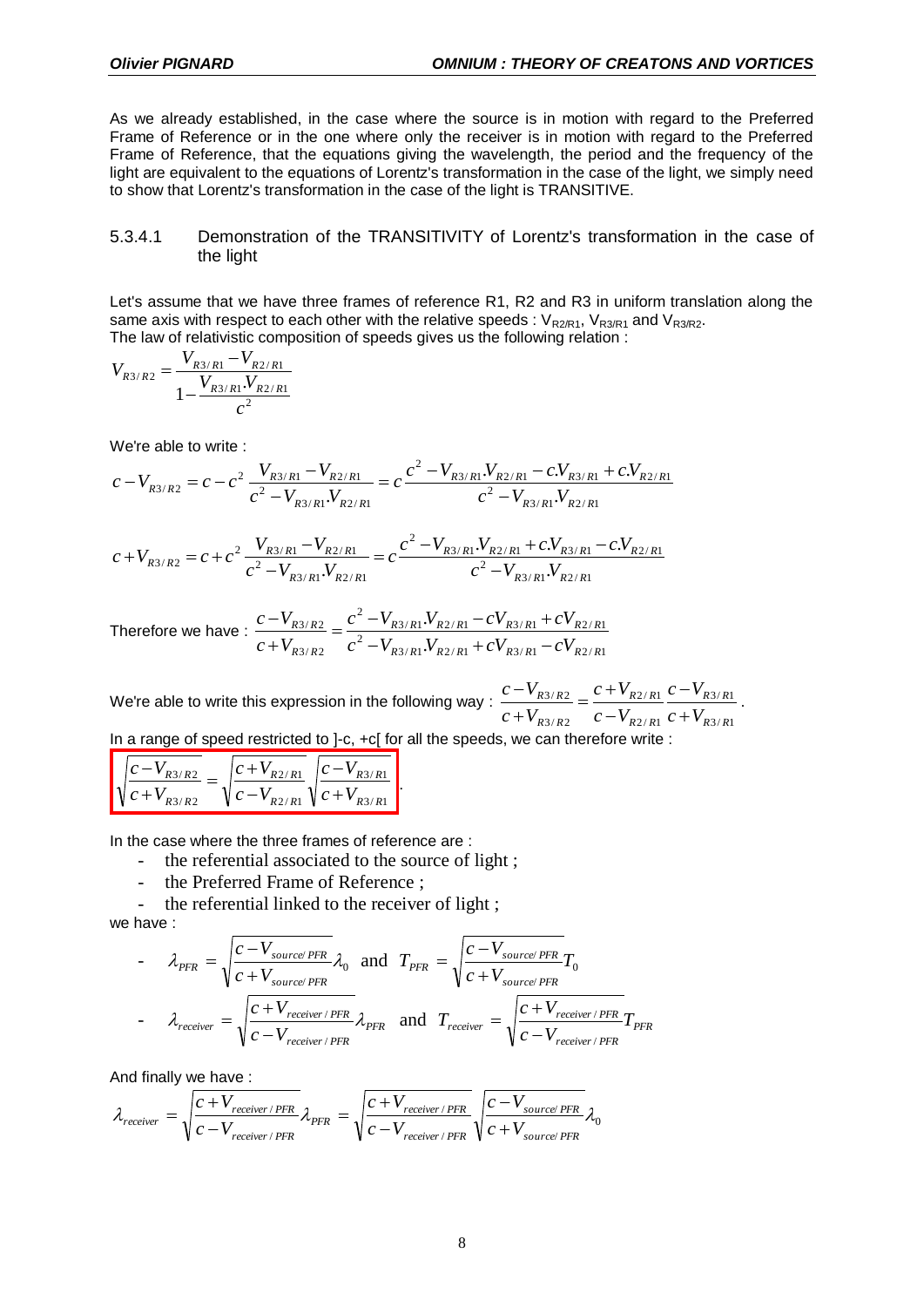that is to say : 
$$
\lambda_{receiver} = \sqrt{\frac{c - V_{source/receiver}}{c + V_{source/receiver}}} \lambda_0 = \sqrt{\frac{c + V_{receiver/source}}{c - V_{receiver/source}} \lambda_0}.
$$
  
Also we have : 
$$
T_{receiver} = \sqrt{\frac{c - V_{source/receiver}}{c + V_{source/receiver}} T_0} = \sqrt{\frac{c + V_{receiver/source}}{c - V_{receiver/source}} T_0}.
$$

Thus, the passage from a referential R1 to another referential R2 seems direct to us and the effects between the two frames of reference seem apparent while taking only in consideration the relative speed of one referential with regard to the other.

In fact, the physical reality cannot be totally known without going through the intermediary of the Preferred Frame of Reference. The physical phenomenon linked to the referential R1 (like the beating of a fixed clock with regard to R1) observed by the Preferred Frame of Reference are REAL just like Lorentz was thinking and like the study of a **source** in motion with regard to the Preferred Frame of Reference shows it. The physical phenomenon linked to the Preferred Frame of Reference observed by any referential R2 are apparent (or only observational) like Einstein was thinking and just like the study of a **receiver** in motion with regard to the Preferred Frame of Reference shows it.

However, thanks to the **transitivity** of Lorentz's transformation, it is possible to go directly from the referential R1 (source) to the referential R2 (receiver) even if to know the detail of what's happening physically, it is necessary to consider two steps :

- a first step to go from the referential R1 (source) to the Preferred Frame of Reference ;
- a second step to go from the Preferred Frame of Reference to the referential R2 (receiver).

The following figure illustrates the words above :



**Figure 2 : Real effect (Lorentz) or observational effect (Einstein) of Lorentz's transformation for the light**

It is possible to provide details about the scheme above with the two following schemes :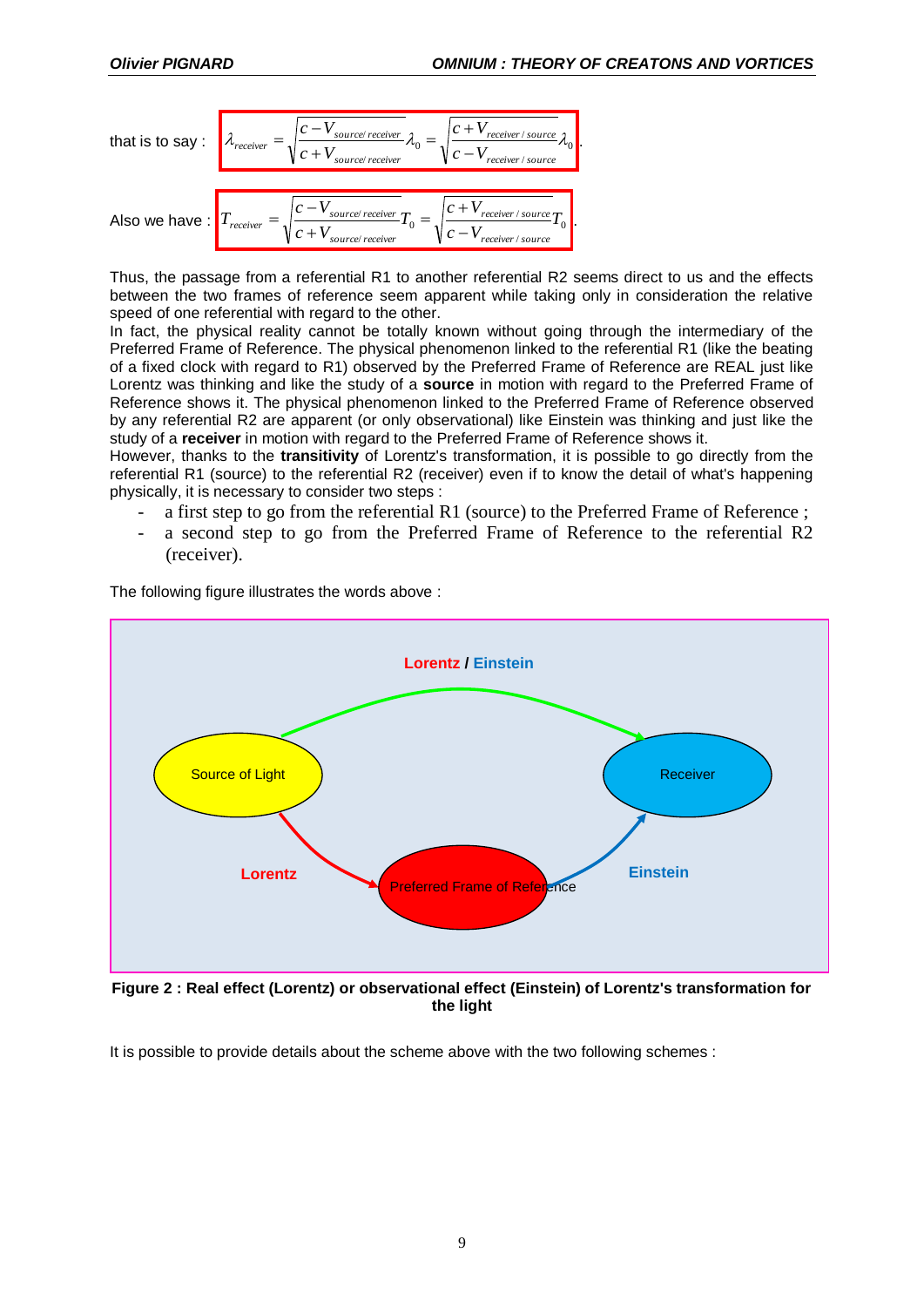

**Figure 3 : Real effect due to the movement of the source with regard to the Preferred Frame of Reference PFR**

The internal clock of the source has a period  $T_0$  physically different from the period of an identical construction clock fixed with regard to the Preferred Frame of Reference.

According to the value and the sign of the speed of the source with regard to the Preferred Frame of Reference, the wavelength  $\lambda_{PFR}$  and the period  $T_{PFR}$  of the line of vortices (photon) will be physically and truly different from the ones corresponding to a line of vortices generated by the same stationary source with regard to the Preferred Frame of Reference  $(\lambda_0, T_0)$ .

> $\overline{ }$  $\overline{\phantom{a}}$  $\overline{\mathcal{L}}$

*T*

*PFR*

 $\ddot{}$  $\overline{a}$ 

0

*T*  $c + V$  $c - V$ 

 $=c=\frac{r_0}{r}=$  $\mathbf{0}$  $\mathbf{0}$ 

0

.

 $\lambda_{0}$   $\lambda_{PFR}$ 

*PFR*

 $\overline{+}$ -

 $c + V$  $c - V$ 

 $=$ 

 $=$ 

 $\lambda_{PFR} = \sqrt{\frac{V}{I_{C}}\lambda_{0}}$ 

 $\overline{\phantom{a}}$  $\overline{\phantom{a}}$  $\left\{ \right.$ 

 $\int$ 

For example in the case where  $V_{source/PER} = +V$ , we have :

Physically we have in the Preferred Frame of Reference :  $V_{vortex/PFR} = c = \frac{R_0}{T_0} = \frac{R_{PFR}}{T_{PFR}}$ 



**Figure 4 : Observational effect due to the movement of the receiver with regard to the Preferred Frame of Reference PFR**

In the Preferred Frame of Reference, the line of vortices (the photon) has the following characteristics : speed  $V_{vortexPFR} = c$ , period  $T_{PFR}$ , frequency  $v_{PFR} = 1/T_{PFR}$  and wavelength  $\lambda_{PFR}$ .

As long as the receiver hasn't absorbed the line of vortices, the speed of the receiver doesn't have any influence on the line of vortices which stays physically the same in the Preferred Frame of Reference.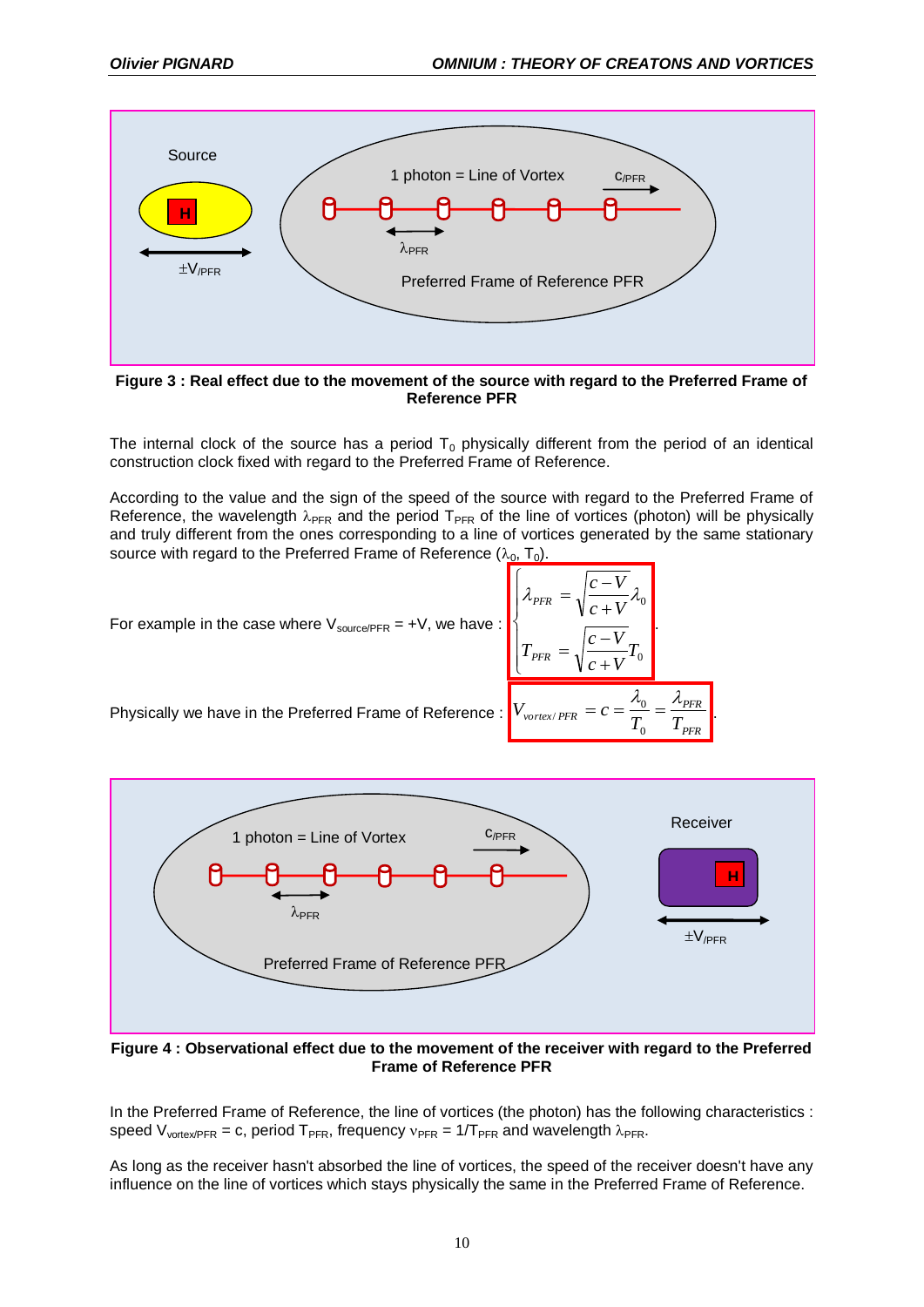When the receiver absorbs the line of vortices (the photon), the only information that it acquires are the arrival times of the vortices. If its speed is constant with regard to the Preferred Frame of Reference, it deduces a real period  $T_{\text{receiver}}$  and a real frequency  $v_{\text{receiver}}$  which depend on its internal clock (which period is physically, really different from the one that the clock would have if it was resting with regard to the Preferred Frame of Reference).

On the other hand, from this frequency, we deduce that the wavelength of the photon is  $\lambda_{\text{receiver}}$  $= c.T<sub>receiver</sub>$  by assuming that the speed of the photon is c with regard to the receiver.

This wavelength is only apparent, because the real speed of the vortices is c only in the Preferred Frame of Reference.

The following figure helps to understand the difference between the real role of the source on the line of vortices and the apparent role of the receiver. It also helps to understand that in reality :

- we have to apply a first time the Lorentz's transformation between the source and the Preferred Frame of Reference ;
- we need to apply a second time the Lorentz's transformation between the Preferred Frame of Reference and the receiver ;
- finally, these two transformations can be reduced to a single Lorentz's transformation between the source and the receiver by using only the speed of the receiver with regard to the source **thanks to the TRANSITIVITY of the Lorentz's transformation**.

Thus, for a given relative speed of the receiver with regard to the source  $V_{\text{receiver/source}}$ , the final result is always the same whatever the speed of the source with regard to the Preferred Frame of Reference. However, if we bother to look into detail physically what's happening in the Preferred Frame of Reference, we will realize that, at each different speed of the source with regard to the PFR, there is a different reality for the line of vortices depending of the distance separating the vortices of the line.

The following figure is drawn in the simple case where the speed of the receiver with regard to the source is null. However we need to distinguish three principal cases :

- the source has a null speed with regard to the Preferred Frame of Reference. The distance separating the vortices in the PFR is  $\lambda_0 = c \cdot T_0$  where  $T_0$  is the period of the source for the emission of the vortices. The period at which **the receiver receives the vortices is also T<sup>0</sup> ;**
- the source is moving in the same direction than the light with the speed V with regard to the PFR. **This "contracts" the line of vortices observed in the Preferred Frame of Reference**. However, the speed V of the receiver with regard to the PFR makes **the receiver receive the vortices with a period T0** ;
- the source is moving in the reverse direction of the light with a speed -V with regard to the PFR. **This "expands" the line of vortices observed in the Preferred Frame of Reference.** However, the speed -V of the receiver with regard to the PFR makes that the receiver receive the vortices with a period  $T_0$ .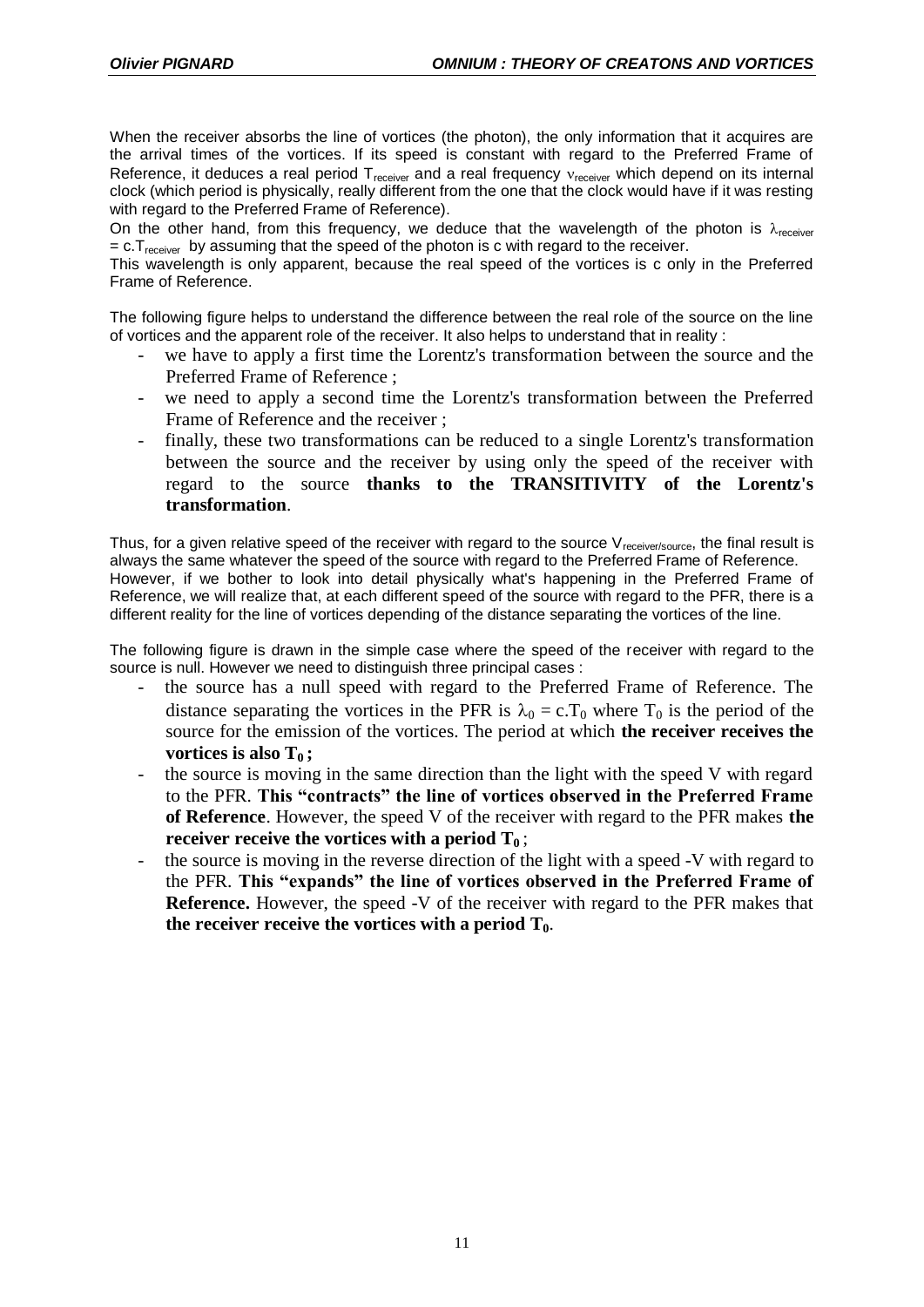

**Figure 5 : Three different physical cases while conserving Vreceiver/source = 0**

R\* refers to the referential linked to the receiver but equipped by thought of clocks which have the same beatings that the ones of the Preferred Frame of Reference and rules with the same length as the ones of the Preferred Frame of Reference.

### 5.3.4.2 Demonstration of the TRANSITIVITY of Lorentz's transformation in a more general case

The goal of this paragraph is to demonstrate the transitivity of Lorentz's transformation for a body with any speed (therefore we deal with a more general case here than the one of the light with speed c).

Between the frames of reference R and R', we have the relations :

$$
\begin{cases}\nx = \gamma'(x'+V' \cdot t') \\
t = \gamma'\left(t' + \frac{V'}{c^2}x'\right)\n\end{cases}\n\quad \text{(1) or} \quad\n\begin{cases}\nx' = \gamma'(x-V' \cdot t) \\
t' = \gamma'\left(t - \frac{V'}{c^2}x\right)\n\end{cases}\n\quad \text{(1') where } \mathbf{V'} = \mathbf{V}_{\mathbf{R'}/\mathbf{R}} \text{ and } \gamma' = \left(1 - \frac{V_{\mathbf{R'}/\mathbf{R}}^2}{c^2}\right)^{-1/2}.
$$

Between the frames of reference R et R'', we have the relations :

$$
\begin{cases} x = \gamma''(x'' + V'' \, t'') \\ t = \gamma''\left(t'' + \frac{V''}{c^2} x''\right) \end{cases} (2) \text{ or } \begin{cases} x'' = \gamma''(x - V'' \, t) \\ t'' = \gamma''\left(t - \frac{V''}{c^2} x\right) \end{cases} (2') \text{ where } \mathbf{V''} = \mathbf{V}_{\mathbf{R''/R}} \text{ et } \gamma'' = \left(1 - \frac{V_{R''/R}^2}{c^2}\right)^{-1/2}.
$$

We need to demonstrate that we have : 
$$
\begin{cases} x'' = \Gamma(x'-V_{R''/R'}t') \\ t'' = \Gamma(t'-\frac{V_{R''/R}}{c^2}x') \end{cases}
$$
 with  $\Gamma = \left(1-\frac{V_{R''/R'}^2}{c^2}\right)^{-1/2}$ .

By using the equations (1) in the equations (2'), we obtain :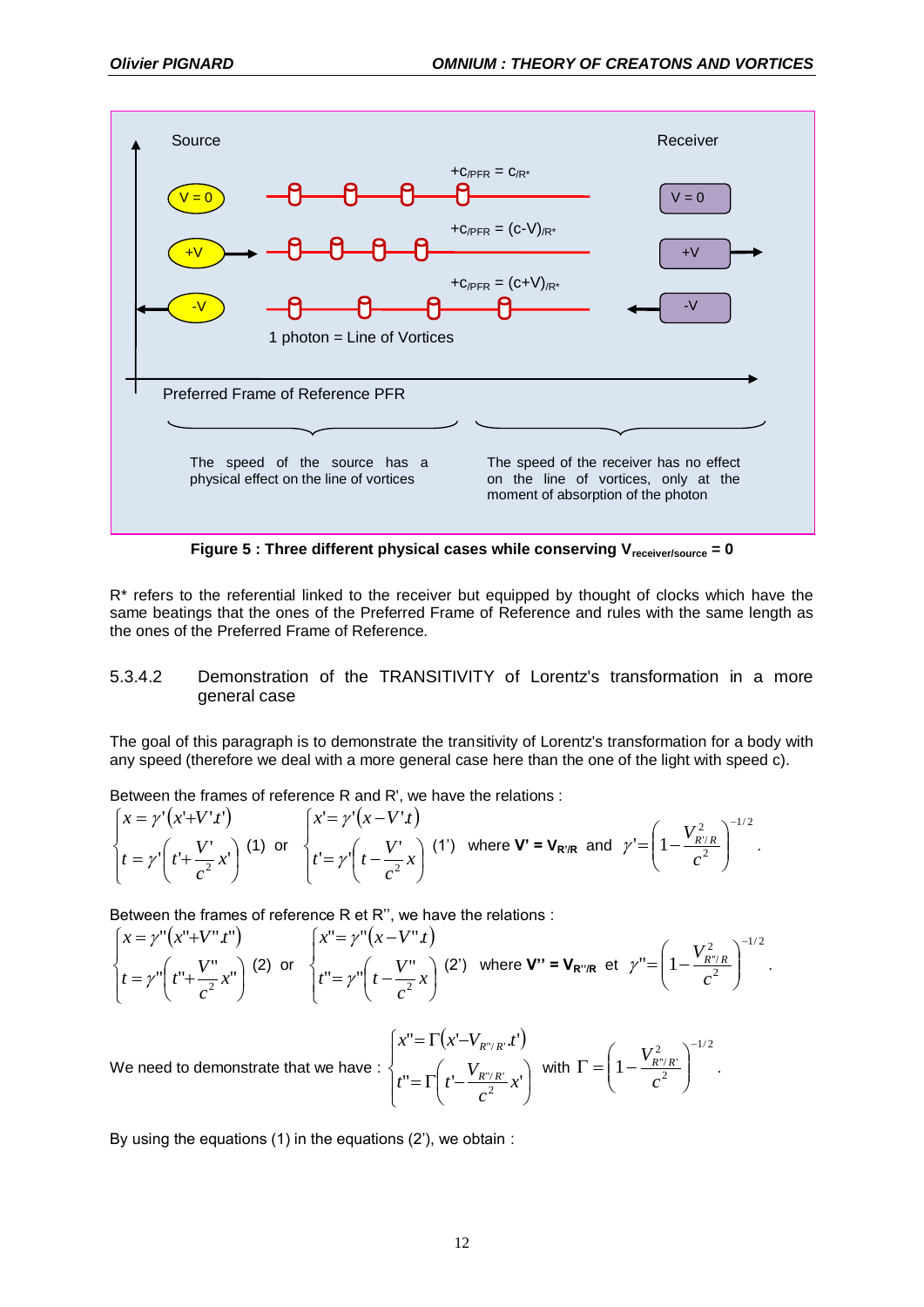$$
\begin{cases}\nx'' = \gamma' \gamma''(x'+V' \cdot t') - \gamma' \gamma'' \left( t' + \frac{V'}{c^2} x' \right) \\
t'' = \gamma' \gamma'' \left( t' + \frac{V'}{c^2} x' \right) - \gamma' \gamma'' \frac{V''}{c^2} (x'+V' \cdot t') \\
x'' = \gamma' \gamma'' \left( 1 - \frac{V'V''}{c^2} \right) x' + \gamma' \gamma'' (V' - V'') \cdot t' \\
t'' = \gamma' \gamma'' \left( 1 - \frac{V'V''}{c^2} \right) t' + \gamma' \gamma'' (V' - V'') \frac{x'}{c^2}\n\end{cases}
$$

The relativistic law of composition of speeds gives us : 2  $\frac{1}{2}$   $\frac{2}{3}$  $\forall R \cdot^{\mathbf{v}} R$ "/  $v_{R'} = \frac{v_{R''/R} - v_{R'/R}}{1 - \frac{V_{R'/R} \cdot V_{R''/R}}{2}} = \frac{v - v}{1 - \frac{V' \cdot V''}{2}}$  $"$ - $V'$  $1-\frac{V_{R'R}}{V_R}$ *c V V V V c*  $V_{R/R}$ *V*  $V_{R''/R'} = \frac{V_{R''/R} - V}{V}$  $R'/R \cdot^V R''/R$  $I_{R''/R'} = \frac{V_{R''/R} - V_{R'/R}}{V}$  $\overline{a}$  $=\frac{V''-}{V}$  $\overline{a}$  $=\frac{V_{R''/R}-V_{R'/R}}{V_{R}-V_{R'/R}}=\frac{V''-V'}{V_{R}/V_{R}}$ 

By setting 
$$
\Gamma = \gamma' \gamma'' \left( 1 - \frac{V'V''}{c^2} \right) = \gamma' \gamma'' \frac{V'' - V'}{V_{R''/R'}}
$$
, we obtain: 
$$
\begin{cases} x'' = \Gamma \left( x' - V_{R''/R'} t' \right) \\ t'' = \Gamma \left( t' - \frac{V_{R''/R'}}{c^2} x' \right) \end{cases}
$$

We still need to show that :  $\frac{1}{2}$ 2 2  $1 - \frac{r_{R''/R'}}{2}$  $\overline{a}$  $\overline{\phantom{a}}$ J  $\setminus$  $\overline{\phantom{a}}$  $\setminus$ ſ  $\Gamma = |1$ *c*  $\left(\frac{V_{R''/R'}}{2}\right)^{1/2}$ .

We have: 
$$
\Gamma^{-2} = \left(1 - \frac{V'^2}{c^2}\right) \left(1 - \frac{V''^2}{c^2}\right) \frac{V_{R''/R'}^2}{(V'' - V')^2}
$$
 (for  $V' \neq V''$ )

$$
\Gamma^{-2} = \left(1 - \frac{V'^2 + V''^2}{c^2} + \frac{V'^2 V''^2}{c^4}\right) \frac{V_{R''/R'}^2}{(V'' - V')^2}
$$

$$
\Gamma^{-2} = \left[1 + \frac{V'^2 V''^2}{c^4} - \frac{2V'V''}{c^2} - \left(\frac{V'}{c} - \frac{V''}{c}\right)^2\right] \frac{V_{R''/R'}^2}{(V'' - V')^2}
$$

$$
\Gamma^{-2} = \left(1 - \frac{V'V''}{c^2}\right)^2 \frac{V_{R''/R'}^2}{(V'' - V')^2} - \left(\frac{V'}{c} - \frac{V''}{c}\right)^2 \frac{V_{R''/R'}^2}{(V'' - V')^2}
$$

By using the relativistic law of composition of speeds once again, we have :

$$
\left(1 - \frac{V'V''}{c^2}\right)^2 \frac{V_{R''/R'}^2}{\left(V'' - V'\right)^2} = 1
$$
 from where we finally obtain :  $\Gamma^{-2} = 1 - \frac{V_{R''/R'}^2}{c^2}$ .  
Therefore for  $V_{R''/R'} \in ]-c$ , c[, we obtain :  $\Gamma = \left(1 - \frac{V_{R''/R'}^2}{c^2}\right)^{-1/2}$ .

Therefore for  $V_{R''/R'} \in$  ] -c , c [, we obtain :  $\left| I \right| = \left| I - \frac{R'}{c^2} \right|$ 

This transitivity of Lorentz's transformation is already essential within the framework of the Special Relativity of Einstein.

*c*

.

 $\setminus$ 

It is VITAL in Lorentz's vision for who the clocks beat really, physically slower when they're in motion with regard to the Preferred Frame of Reference.

We can, for example, consider the following scenario :

- at a certain point of the surface of the Earth (referential R1), the clocks beat physically slower than in the Preferred Frame of Reference ;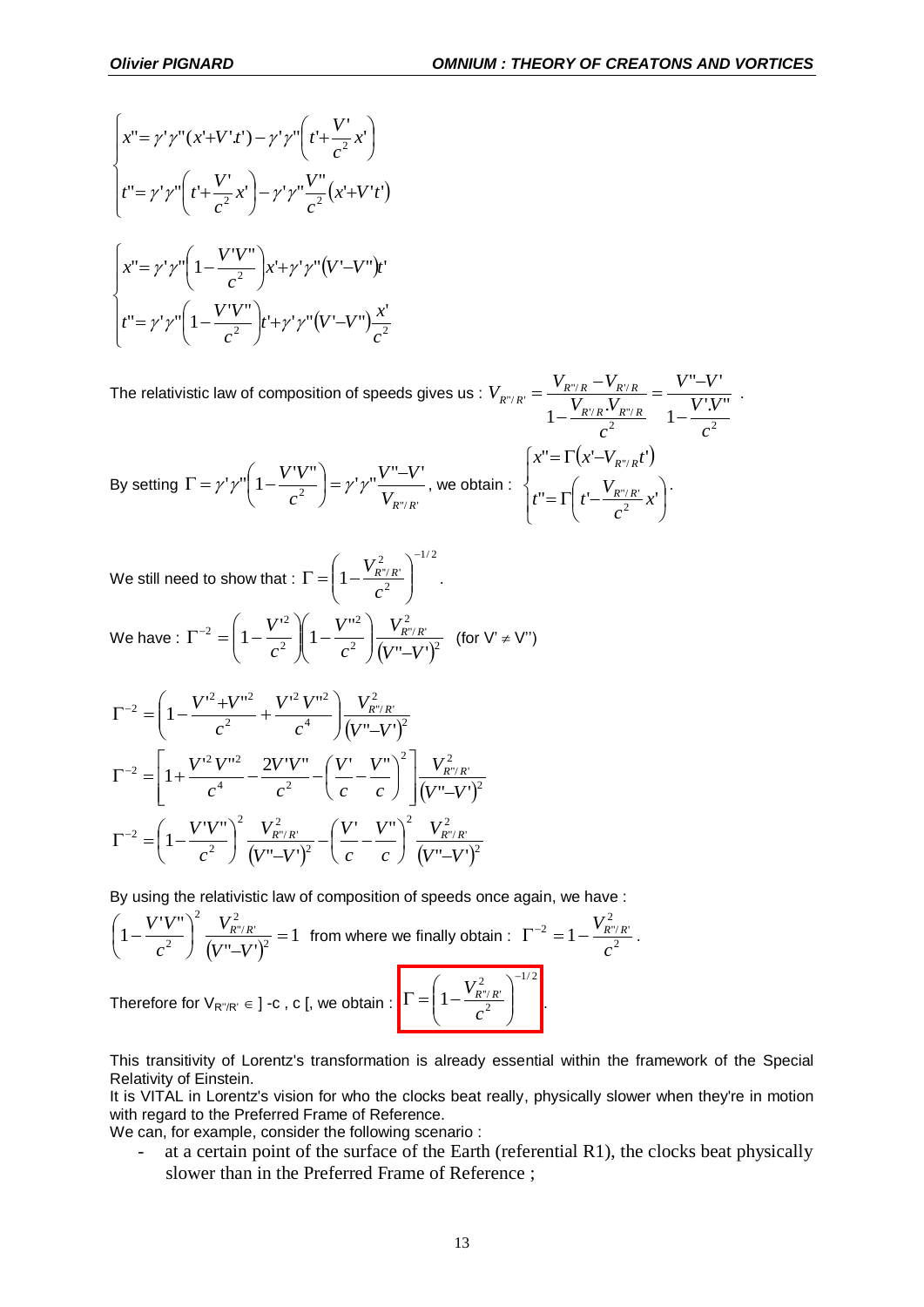- in a train (referential  $R2$ ) moving on the surface of the Earth, the clock beat physically slower than in the Preferred Frame of Reference (but with a different frequency than the one of the clocks at the surface of the Earth) ;
- finally, thanks to the transitivity of Lorentz's transformation, the clocks in the train (referential R2) seem to beat slower when measured by clocks at the surface of the Earth (referential R2) and it's possible to only take into consideration the relative speed of the train with regard to the surface of the Earth ;
- likewise, still thanks to the transitivity of the Lorentz's transformation, the clocks at the surface of the Earth (referential R1) seem to beat slower when measured by the clock in the train (referential R2) and it's possible to only take into consideration the relative speed of the surface of the Earth with regard to the train.

The following figure illustrates the words above :



**Figure 6 : Real effects (Lorentz) or observational (Einstein) of Lorentz's transformation**

Important note : from the transitivity of Lorentz's transformation in the general case and the passage by the Preferred Frame of Reference, we could already deduce that the matter is made of waves (that I call vortices in my theory) to have a behaviour similar to the one of a photon (also made of vortices).

## **5.4 Conclusion**

Lorentz's transformation used in the specific case of the light gives formulas exactly identical to the ones describing the longitudinal relativistic Doppler effect.

The study of different cases using the proposed model of the photon shows that the **Doppler effect is the physical, visible and measurable result of the composition of speeds for the light during a change of referential.**

It also shows that the **constancy of the speed of light is apparent**.

It shows that the role of the source and receiver are not symmetric or identical with regard to the Preferred Frame of Reference :